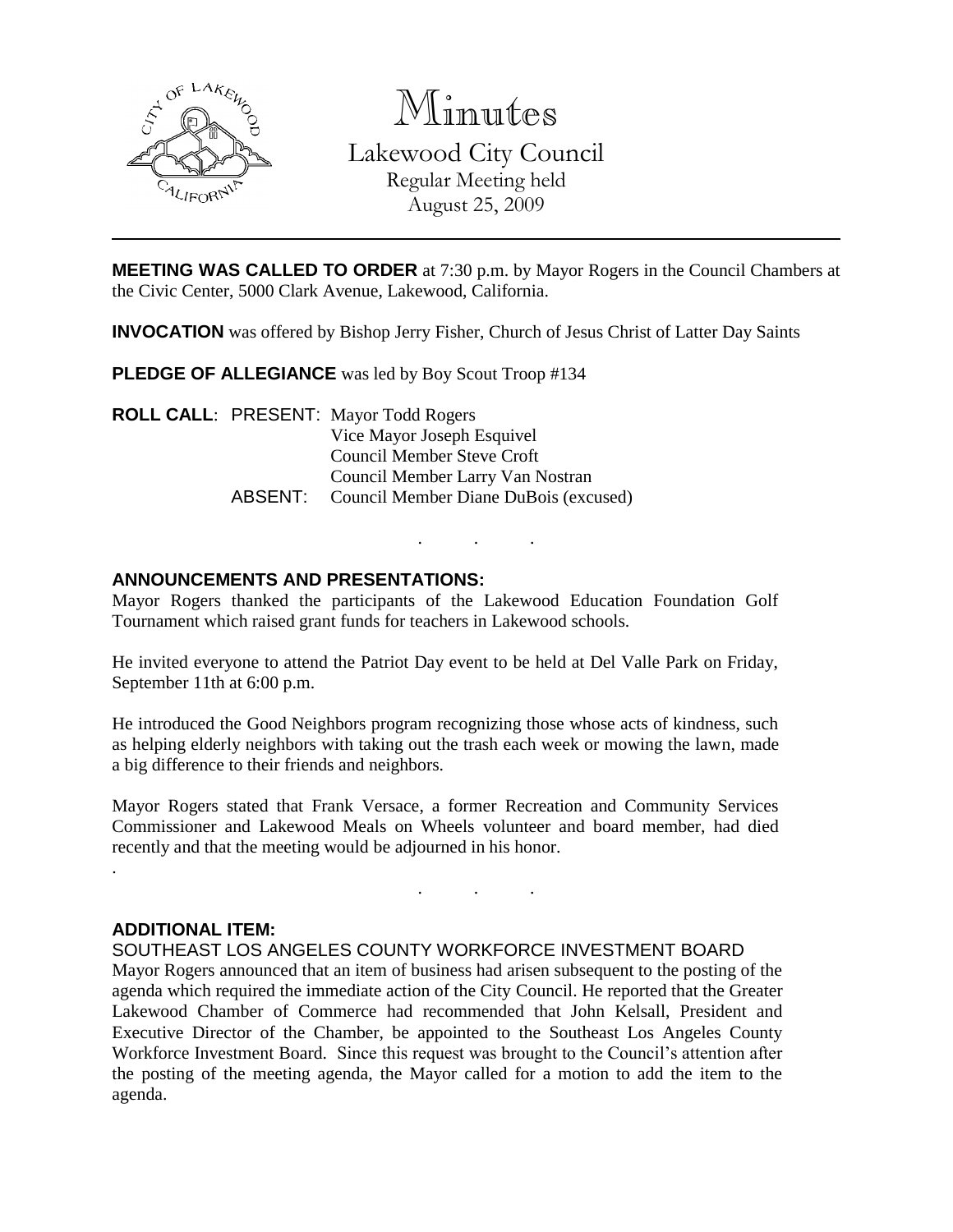City Council Minutes August 25, 2009 Page 2

#### **ADDITIONAL ITEM:** - Continued

COUNCIL MEMBER VAN NOSTRAN MOVED AND COUNCIL MEMBER CROFT SECONDED TO ADD TO THE AGENDA APPOINTMENT OF JOHN KELSALL TO THE SOUTHEAST LOS ANGELES COUNTY WORKFORCE INVESTMENT BOARD OF DIRECTORS. UPON ROLL CALL VOTE, THE MOTION WAS APPROVED:

AYES: COUNCIL MEMBERS: Van Nostran, Croft, Esquivel and Rogers NAYS: COUNCIL MEMBERS: None ABSENT: COUNCIL MEMBERS: DuBois

COUNCIL MEMBER ESQUIVEL MOVED AND COUNCIL MEMBER CROFT SECONDED TO APPROVE THE APPOINTMENT OF JOHN KELSALL TO THE SOUTHEAST LOS ANGELES COUNTY WORKFORCE INVESTMENT BOARD OF DIRECTORS. UPON ROLL CALL VOTE, THE MOTION WAS APPROVED:

AYES: COUNCIL MEMBERS: Van Nostran, Croft, Esquivel and Rogers NAYS: COUNCIL MEMBERS: None ABSENT: COUNCIL MEMBERS: DuBois

### **ROUTINE ITEMS:**

COUNCIL MEMBER VAN NOSTRAN MOVED AND COUNCIL MEMBER CROFT SECONDED TO APPROVE ROUTINE ITEMS 1 THROUGH 4.

. . .

- RI-1 Approval of Minutes of the Meeting held August 11, 2009
- RI-2 Approval of Personnel Transactions
- RI-3 Approval of Registers of Demands
- RI-4 Approval of Meeting Reports and Authorizations Pursuant to AB1234

UPON ROLL CALL VOTE, THE MOTION WAS APPROVED:

AYES: COUNCIL MEMBERS: Van Nostran, Croft, Esquivel and Rogers NAYS: COUNCIL MEMBERS: None ABSENT: COUNCIL MEMBERS: DuBois

# **1.1 • ADOPTION OF RESOLUTION NO. 2009-48; PERTAINING TO WATER RATES AND CHARGES**

. . .

Diane Perkin, Director of Administrative Services, presented a report based on the memo in the agenda and stated that staff had analyzed increases in operating expenditures, debt service requirements and the cost of capital projects as well as a reduction in consumption in response to the water conservation campaign to determine the proposed water rates.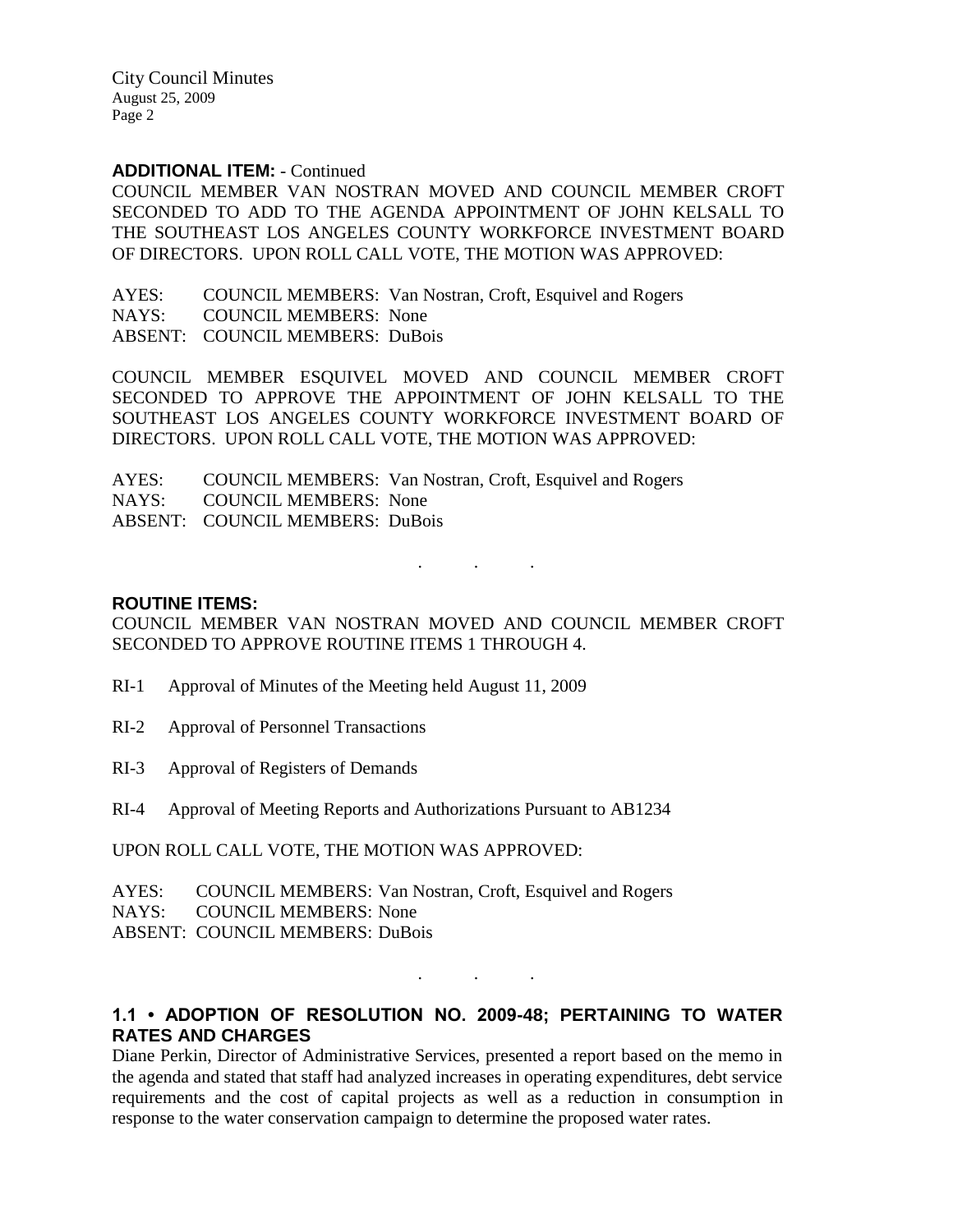# **1.1 • ADOPTION OF RESOLUTION NO. 2009-48; PERTAINING TO WATER RATES AND CHARGES** - Continued

The analysis was reviewed in early August and found to remain valid. She concluded by stating that it was the recommendation of the Water Committee that the City Council approve the proposed 8.9% rate increase from \$1.91 to \$2.08 per unit which would be effective on September 1st.

RESOLUTION NO. 2009-48; A RESOLUTION OF THE CITY COUNCIL OF THE CITY OF LAKEWOOD AMENDING THE "NORMAL QUANTITATIVE RATE" CONTAINED IN SECTION 10 OF THE CITY'S "WATER SERVICE PROCEDURE MANUAL"

Mayor Rogers opened the public hearing at 7:44 p.m. and called for anyone in the audience wishing to address the City Council on this matter. There was no response.

COUNCIL MEMBER CROFT MOVED AND VICE MAYOR ESQUIVEL SECONDED TO CLOSE THE PUBLIC HEARING, APPROVE STAFF'S RECOMMENDATION AND ADOPT RESOLUTION NO. 2009-48.

Council Member Croft, Council Member Van Nostran and Mayor Rogers noted the importance of trying to keep rates down but that with increasing costs for maintaining water quality, it was important not to fall behind in infrastructure needs.

#### UPON ROLL CALL VOTE, THE MOTION WAS APPROVED:

AYES: COUNCIL MEMBERS: Van Nostran, Croft, Esquivel and Rogers NAYS: COUNCIL MEMBERS: None ABSENT: COUNCIL MEMBERS: DuBois

# **1.2 • URGENCY ORDINANCE NO. 2009-4; AMENDING THE LIST OF MUNICIPAL CODE VIOLATIONS TREATED AS INFRACTIONS**

. . .

City Attorney Steve Skolnik explained that the City was slated to begin the curbside recycling program in the near future and that to be in the best position to eliminate scavenging, the proposed urgency ordinance changed such a violation from a misdemeanor to an infraction punishable by substantial fines including court costs. It was set up as an urgency ordinance because normal non-urgency ordinances required two readings and thirty days to become effective and it was essential that the proposed ordinance be in effect as soon as the curbside recycling program began. The ordinance had been considered by the Public Safety Committee earlier this evening where it was suggested that a language change be made but that in all other respects the committee recommended this be adopted as presented.

Lisa Rapp, Director of Public Works, responded to Mayor Rogers' inquiry by stating that the first delivery of recycling containers would begin the week of October 5th on the regular trash day and that the first collection of recyclables from residents would begin on the following week.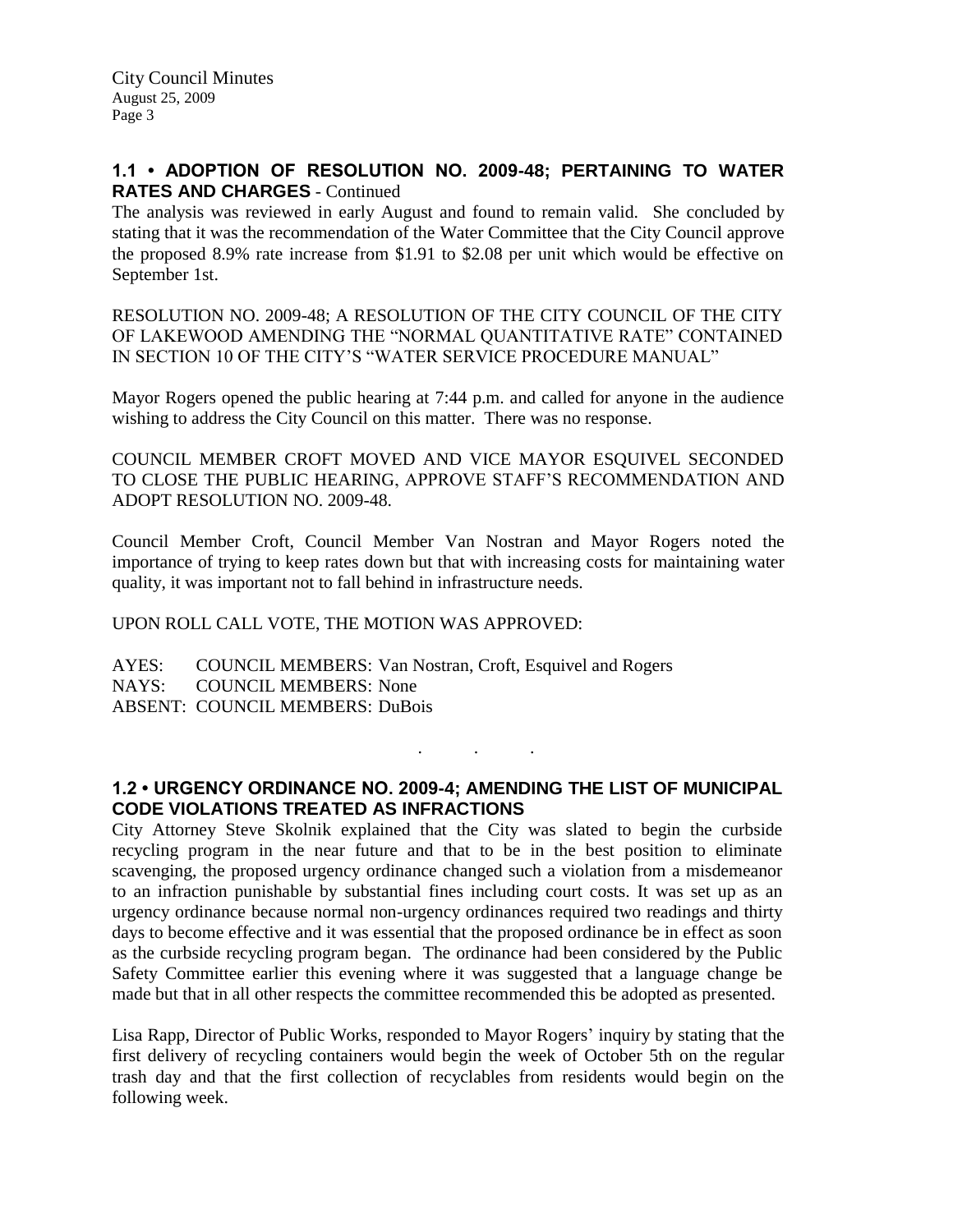# **1.2 • URGENCY ORDINANCE NO. 2009-4; AMENDING THE LIST OF MUNICIPAL CODE VIOLATIONS TREATED AS INFRACTIONS** - Continued

Mayor Rogers added that it was critical to get this done at this point because of recent concerns over scavenging and problems that neighboring cities were having. He stated it was important to be proactive and to give the enforcement people the necessary tools while not taking away from existing law enforcement duties.

Mayor Rogers opened the public hearing at 7:51 p.m. and called for anyone in the audience wishing to address the City Council on this matter. There was no response.

MAYOR ROGERS CLOSED THE PUBLIC HEARING. THERE BEING NO OBJECTION, IT WAS SO ORDERED.

ORDINANCE NO. 2009-4; AN URGENCY ORDINANCE OF THE CITY COUNCIL OF THE CITY OF LAKEWOOD ADDING VIOLATIONS OF SECTION 5338.1 OF THE LAKEWOOD MUNICIPAL CODE TO THE LIST OF VIOLATIONS TREATED AS INFRACTIONS was read by title by the Deputy City Clerk.

COUNCIL MEMBER VAN NOSTRAN MOVED AND VICE MAYOR ESQUIVEL SECONDED TO WAIVE FURTHER READING AND ADOPT ORDINANCE NO. 2009-4 AS AMENDED. UPON ROLL CALL VOTE, THE MOTION WAS APPROVED:

. . .

AYES: COUNCIL MEMBERS: Van Nostran, Croft, Esquivel and Rogers NAYS: COUNCIL MEMBERS: None ABSENT: COUNCIL MEMBERS: DuBois

### **3.1 • BOYAR PARK ACTIVITY BUILDING PROJECT UPDATE**

Ms. Rapp displayed slides and provided an update on the Boyar Park Activity Building construction. She described the new building as being designed in the Craftsman style and stated that it was slightly larger than the original building to meet ADA and new code requirements. She added that the building's materials were highly vandal resistant, easy to maintain and that the new food staging area replaced the original tiny kitchen. Ms. Rapp highlighted the new activity building features such as the staff office, offering greater visibility of the park; small conference room available for use by small groups; AV systems installed in the activity room; data and security systems included; security cameras for watching the building exterior; ADA restrooms that can be accessed off the lobby; new trash enclosures at the southeast corner of the parking lot and an exterior shaded board game area on the west side.

Council Member Croft commended staff for all their work on the beautiful new building.

At 8:07 p.m., the Regular Meeting of the City Council was recessed for the Meeting of the Lakewood Redevelopment Agency. At 8:08 p.m., the City Council Meeting was reconvened.

. . .